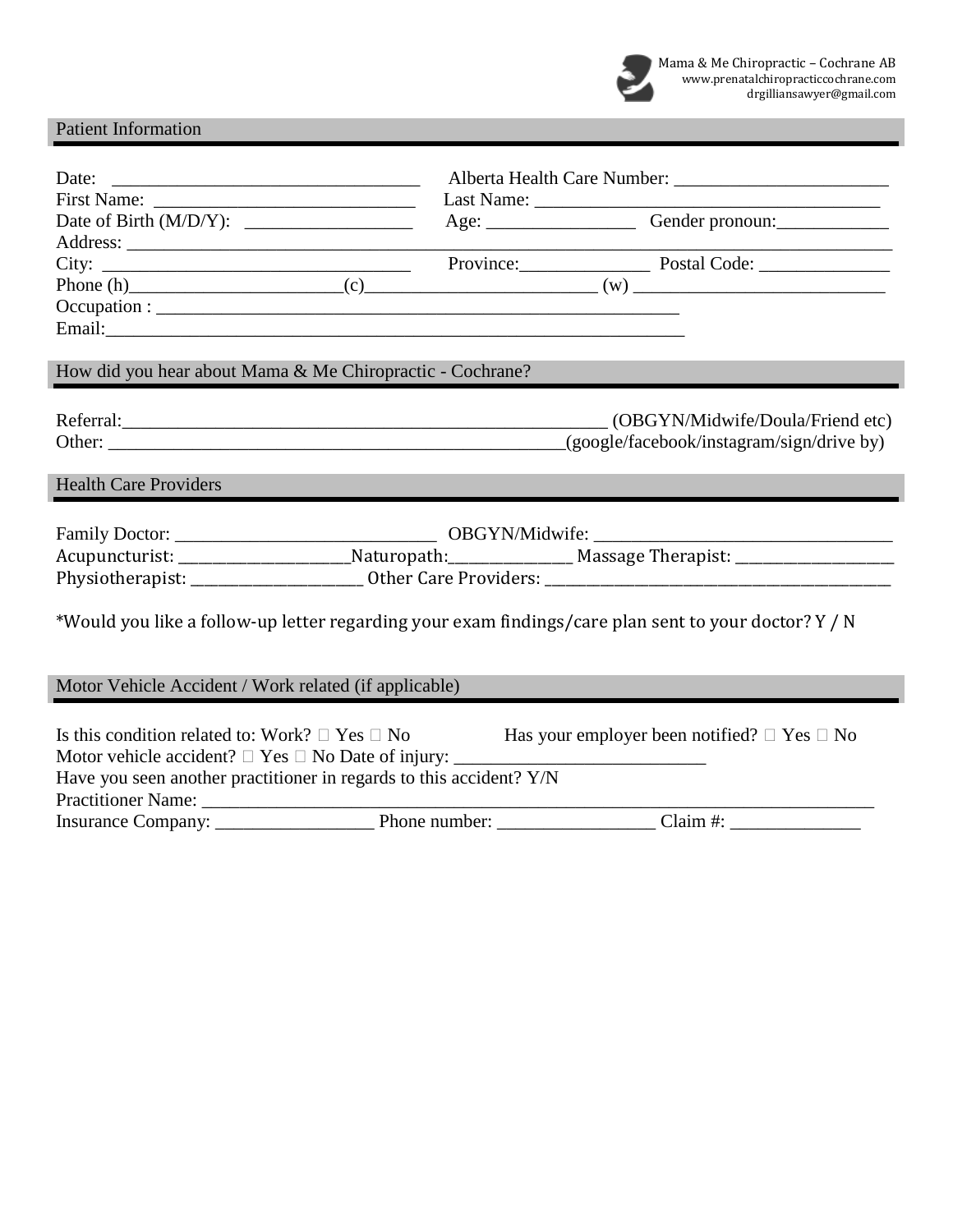### **Perinatal Questionnaire**

| <b>Pregnancy profile</b> – please check/circle/fill in the following information to give me a detailed picture of your |  |  |  |  |
|------------------------------------------------------------------------------------------------------------------------|--|--|--|--|
| pregnancy.                                                                                                             |  |  |  |  |

| weeks                                        | My Due Date is |                                                                                                                     |
|----------------------------------------------|----------------|---------------------------------------------------------------------------------------------------------------------|
| I am planning to have my birth at __________ |                |                                                                                                                     |
|                                              | pregnancy      |                                                                                                                     |
|                                              |                |                                                                                                                     |
|                                              | I am           | This is my $(1st/2nd/3rd/4th )$<br>I am under the care of the following health care providers (OBGYN/Midwife/Doula) |

\_\_\_\_\_\_\_\_\_\_\_\_\_\_\_\_\_\_\_\_\_\_\_\_\_\_\_\_\_\_\_\_\_\_\_\_\_\_\_\_\_\_\_\_\_\_\_\_\_\_\_\_\_\_\_\_\_\_\_\_\_\_\_\_\_\_\_\_\_\_\_\_\_\_\_\_\_\_\_\_\_\_\_\_\_\_\_\_\_\_ \_\_\_\_\_\_\_\_\_\_\_\_\_\_\_\_\_\_\_\_\_\_\_\_\_\_\_\_\_\_\_\_\_\_\_\_\_\_\_\_\_\_\_\_\_\_\_\_\_\_\_\_\_\_\_\_\_\_\_\_\_\_\_\_\_\_\_\_\_\_\_\_\_\_\_\_\_\_\_\_\_\_\_\_\_\_\_\_\_\_

\_\_\_\_\_\_\_\_\_\_\_\_\_\_\_\_\_\_\_\_\_\_\_\_\_\_\_\_\_\_\_\_\_\_\_\_\_\_\_\_\_\_\_\_\_\_\_\_\_\_\_\_\_\_\_\_\_\_\_\_\_\_\_\_\_\_\_\_\_\_\_\_\_\_\_\_\_\_\_\_\_\_\_\_\_\_\_\_\_\_ \_\_\_\_\_\_\_\_\_\_\_\_\_\_\_\_\_\_\_\_\_\_\_\_\_\_\_\_\_\_\_\_\_\_\_\_\_\_\_\_\_\_\_\_\_\_\_\_\_\_\_\_\_\_\_\_\_\_\_\_\_\_\_\_\_\_\_\_\_\_\_\_\_\_\_\_\_\_\_\_\_\_\_\_\_\_\_\_\_\_ \_\_\_\_\_\_\_\_\_\_\_\_\_\_\_\_\_\_\_\_\_\_\_\_\_\_\_\_\_\_\_\_\_\_\_\_\_\_\_\_\_\_\_\_\_\_\_\_\_\_\_\_\_\_\_\_\_\_\_\_\_\_\_\_\_\_\_\_\_\_\_\_\_\_\_\_\_\_\_\_\_\_\_\_\_\_\_\_\_\_

Have there been any issues/medical concerns with any of your check-ups so far? If so please explain

| I am currently experiencing the following: (please circle applicable items) |
|-----------------------------------------------------------------------------|
| Nausea / vomiting / dizziness                                               |
| Fatigue                                                                     |
| Stress / worry / fear                                                       |
| Sleep disturbance                                                           |
| Swelling                                                                    |
| Cramping                                                                    |
| Spotting                                                                    |
| <b>Gestational Diabetes</b>                                                 |
| High/Low Blood Pressure                                                     |
| Shortness of breath                                                         |
| Difficulty walking/sitting/standing                                         |
|                                                                             |
| Pain:                                                                       |
| Under the ribs;                                                             |
| In my low back/pelvis/pubic bone                                            |
| On the sides of my hips                                                     |
| In my arms / $legs$                                                         |
| In my neck                                                                  |

Across my shoulders/between my shoulder blades

Tension/pulling under my belly

Other (please explain)

The position of my baby is: Head down / Transverse / Breech / Unknown

The position of my placenta is: Fundal/ Previa/ Unknown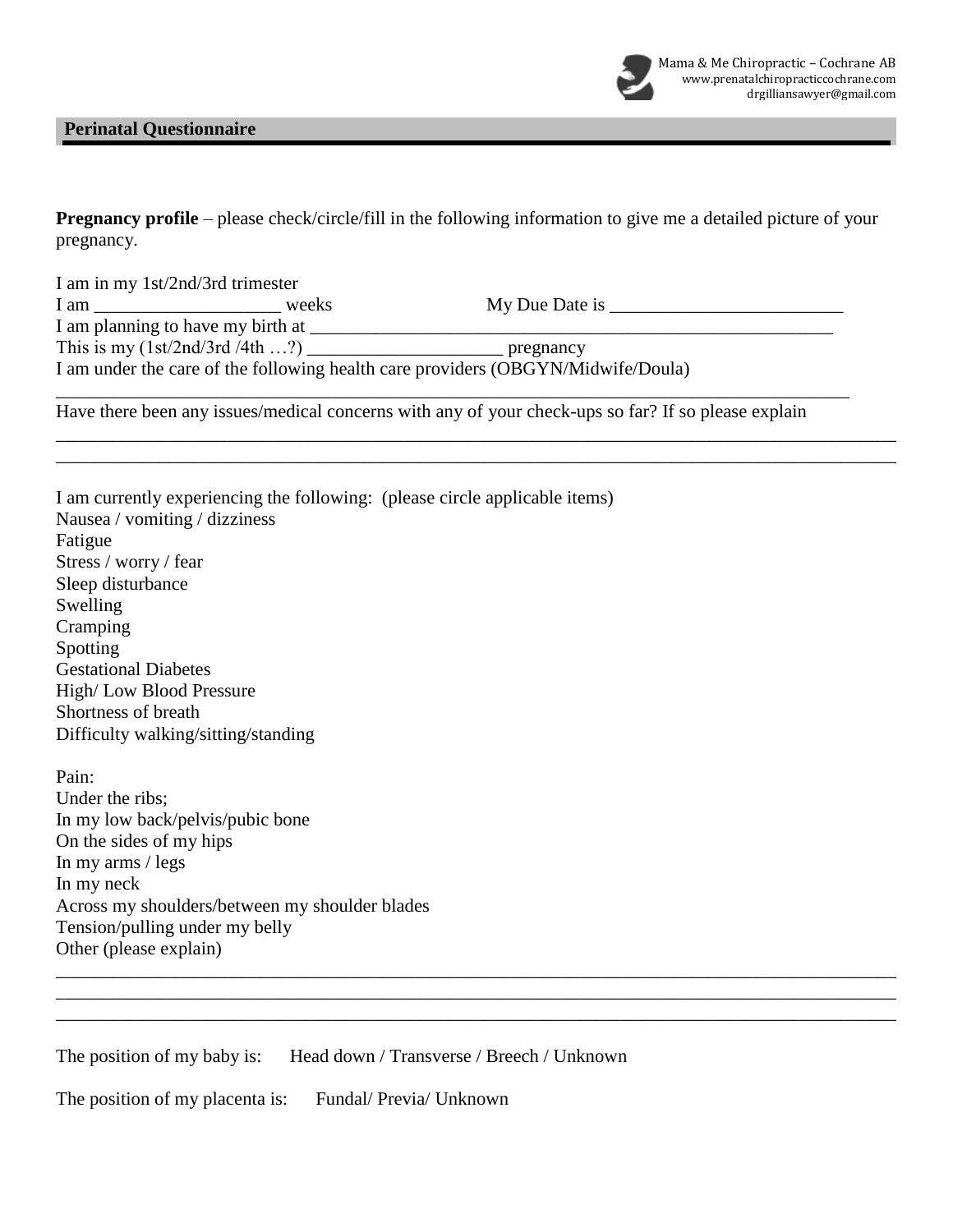

| <u>Please describe your previous birth experience if applicable <math>(1^{st}, 2^{nd}, 3^{rd}, )</math></u>                                                                                                                                                                                                                         |
|-------------------------------------------------------------------------------------------------------------------------------------------------------------------------------------------------------------------------------------------------------------------------------------------------------------------------------------|
| Vaginal delivery / C-section                                                                                                                                                                                                                                                                                                        |
| Vacuum / Forceps / Episiotomy                                                                                                                                                                                                                                                                                                       |
| Induction at week__________ method of induction: _______________________________                                                                                                                                                                                                                                                    |
|                                                                                                                                                                                                                                                                                                                                     |
|                                                                                                                                                                                                                                                                                                                                     |
|                                                                                                                                                                                                                                                                                                                                     |
| Please describe any <b>Postpartum concerns</b> :                                                                                                                                                                                                                                                                                    |
|                                                                                                                                                                                                                                                                                                                                     |
|                                                                                                                                                                                                                                                                                                                                     |
| *Pelvic Floor Issues: heaviness, incontinence, painful intercourse, prolapse, other:<br>,我们也不会有什么。""我们的人,我们也不会有什么?""我们的人,我们也不会有什么?""我们的人,我们也不会有什么?""我们的人,我们也不会有什么?""我们的人                                                                                                                                                            |
| *Were you assessed by a Pelvic Floor Physio or other Health Professional postpartum (please<br>explain: <u>the contract of the contract of the contract of the contract of the contract of the contract of the contract of the contract of the contract of the contract of the contract of the contract of the contract of the </u> |
| *Do you have any specific concerns you'd like to address?                                                                                                                                                                                                                                                                           |
| *Would you like more information about :                                                                                                                                                                                                                                                                                            |

Prenatal/Postnatal/Pediatric Chiropractic Care/ Acupuncture / Massage / Nutrition / Yoga / Counseling / Doula support/ Postpartum support / lactation consulting / Prenatal classes / Other resources:

\_\_\_\_\_\_\_\_\_\_\_\_\_\_\_\_\_\_\_\_\_\_\_\_\_\_\_\_\_\_\_\_\_\_\_\_\_\_\_\_\_\_\_\_\_\_\_\_\_\_\_\_\_\_\_\_\_\_\_\_\_\_\_\_\_\_\_\_\_\_\_\_\_\_\_\_\_\_\_\_\_\_\_\_\_\_\_\_\_\_ \_\_\_\_\_\_\_\_\_\_\_\_\_\_\_\_\_\_\_\_\_\_\_\_\_\_\_\_\_\_\_\_\_\_\_\_\_\_\_\_\_\_\_\_\_\_\_\_\_\_\_\_\_\_\_\_\_\_\_\_\_\_\_\_\_\_\_\_\_\_\_\_\_\_\_\_\_\_\_\_\_\_\_\_\_\_\_\_\_\_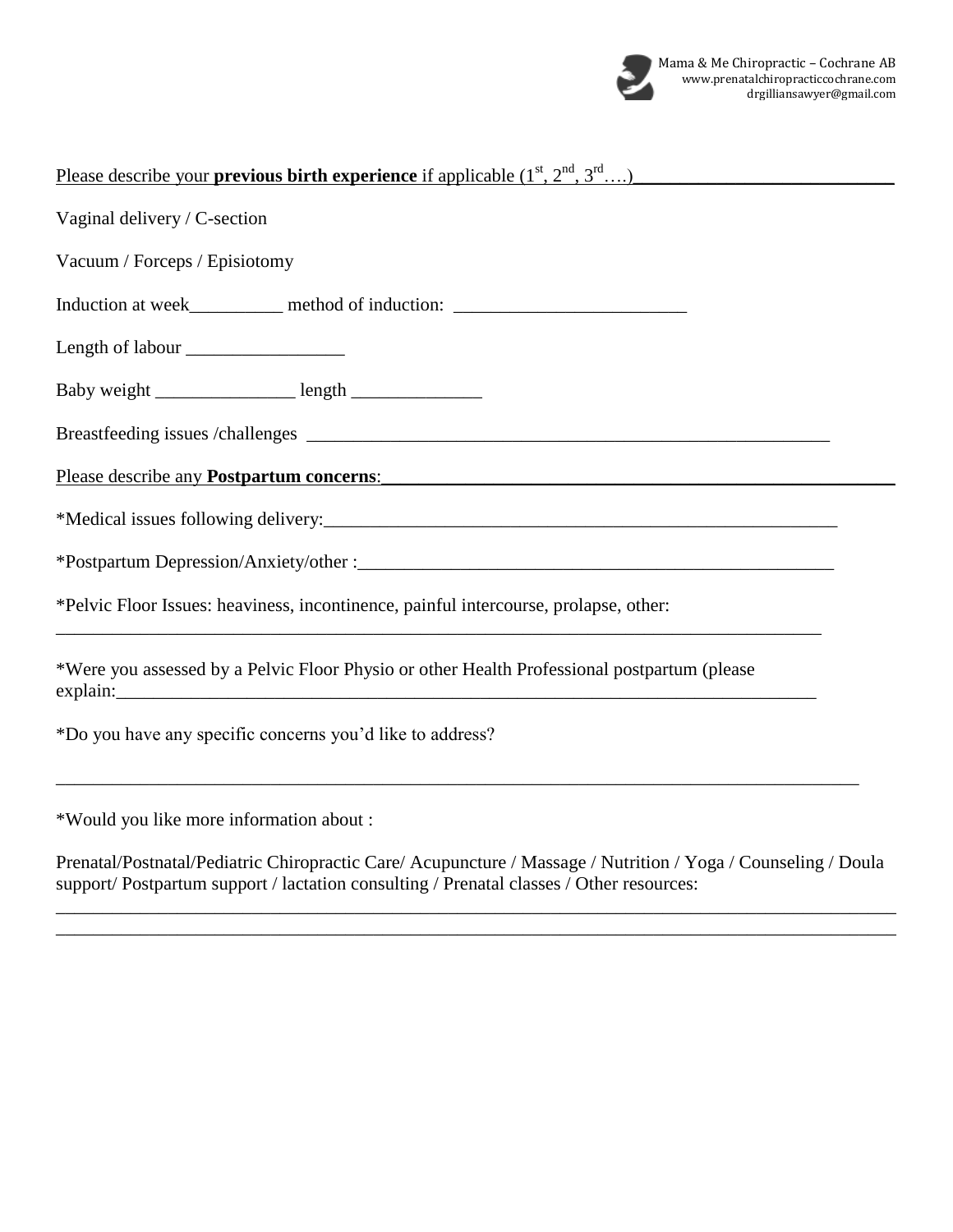

# Current Health Condition

\*Reason for this appointment/major complaint:\_\_\_\_\_\_\_\_\_\_\_\_\_\_\_\_\_\_\_\_\_\_\_\_\_\_\_\_\_\_\_\_\_\_\_\_\_\_\_\_\_\_\_\_\_\_\_\_\_\_\_\_ \_\_\_\_\_\_\_\_\_\_\_\_\_\_\_\_\_\_\_\_\_\_\_\_\_\_\_\_\_\_\_\_\_\_\_\_\_\_\_\_\_\_\_\_\_\_\_\_\_\_\_\_\_\_\_\_\_\_\_\_\_\_\_\_\_\_\_\_\_\_\_\_\_\_\_\_\_\_\_\_\_\_\_\_\_\_\_\_\_\_ \*How did this compliant occur: \_\_\_\_\_\_\_\_\_\_\_\_\_\_\_\_\_\_\_\_\_\_\_\_\_\_\_\_\_\_\_\_\_\_\_\_\_\_\_\_\_\_\_\_\_\_\_\_\_\_\_\_\_\_\_\_\_\_\_\_\_\_\_\_\_\_\_\_\_\_\_\_\_\_\_\_\_\_\_\_\_\_\_\_\_\_\_\_\_\_ \*When did your condition begin: \_\_\_\_\_\_\_\_\_\_\_\_\_\_\_\_\_\_\_\_\_\_\_\_\_\_\_\_\_\_\_\_\_\_\_\_\_\_\_\_\_days /weeks /months/years \*Have you had this condition before: Y/N \*Is your condition getting: Better/ Worse/ No change \*Symptoms came on: Suddenly / Come & Go \*Indicate the **severity** of the **pain** by circling one of the following numbers: *(No Pain) 0 1 2 3 4 5 6 7 8 9 10 (Extreme Pain)* \*Please use the symbols below to mark on the pictures where you are experiencing your current pain. Numbness  $=$   $=$   $=$   $=$ Dull Ache OOO Burning XXX bHH Sharp/Stabbing / / / Pins, Needles  $++$ Other  $\wedge \wedge \wedge$ 

\*Describe the character of your pain: (dull & achy, sharp/stabbing, shooting, throbbing)

\*What activities make this condition better? (ice, heat, stretching, resting):

\*What activities make this condition worse? (activity, certain movements, prolonged standing/sitting):

\_\_\_\_\_\_\_\_\_\_\_\_\_\_\_\_\_\_\_\_\_\_\_\_\_\_\_\_\_\_\_\_\_\_\_\_\_\_\_\_\_\_\_\_\_\_\_\_\_\_\_\_\_\_\_\_\_\_\_\_\_\_\_\_\_\_\_\_\_\_\_\_\_\_\_\_\_\_\_\_\_\_\_\_\_\_\_\_\_\_ \*Have you experienced radiating pain/ numbness/ tingling/ weakness since your condition began. If so please

\_\_\_\_\_\_\_\_\_\_\_\_\_\_\_\_\_\_\_\_\_\_\_\_\_\_\_\_\_\_\_\_\_\_\_\_\_\_\_\_\_\_\_\_\_\_\_\_\_\_\_\_\_\_\_\_\_\_\_\_\_\_\_\_\_\_\_\_\_\_\_\_\_\_\_\_\_\_\_\_\_\_\_\_\_\_\_\_\_\_

\_\_\_\_\_\_\_\_\_\_\_\_\_\_\_\_\_\_\_\_\_\_\_\_\_\_\_\_\_\_\_\_\_\_\_\_\_\_\_\_\_\_\_\_\_\_\_\_\_\_\_\_\_\_\_\_\_\_\_\_\_\_\_\_\_\_\_\_\_\_\_\_\_\_\_\_\_\_\_\_\_\_\_\_\_\_\_\_\_\_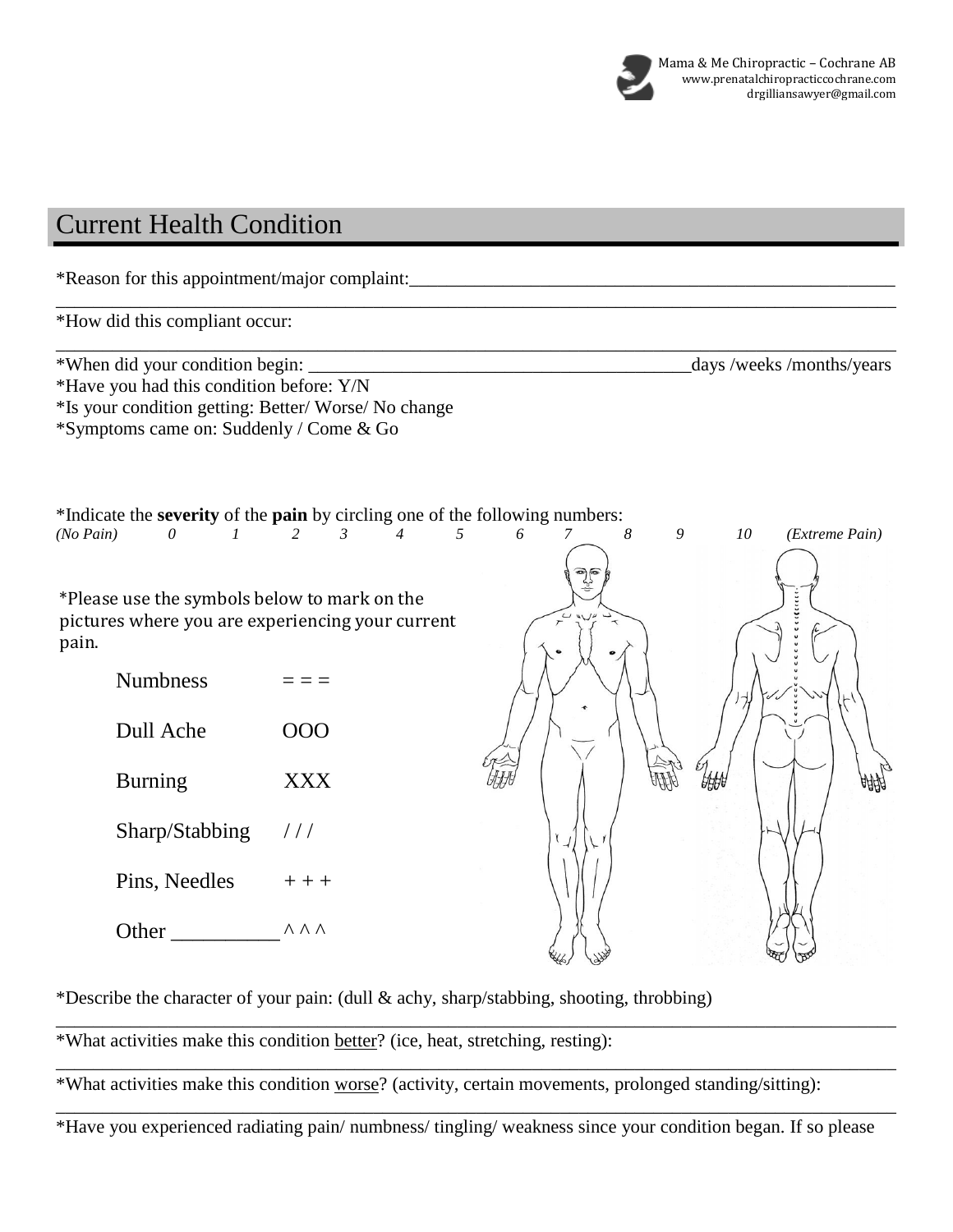specify where:

\*Symptoms are BETTER in: AM / midday / PM/ Do not change with time of day \*Symptoms are WORSE in: AM / midday / PM / Do not change with time of day

\*Can you perform your daily activities: Y/N/some \*Can you perform your daily work activities: Y/N/some

\*Have you seen other Doctors/Health Care Providers for this condition?:

\*Please list ALL medications/supplements you are taking (prescriptions, vitamins, herbal supports, BCP, aspirin etc): (for what conditions-

\_\_\_\_\_\_\_\_\_\_\_\_\_\_\_\_\_\_\_\_\_\_\_\_\_\_\_\_\_\_\_\_\_\_\_\_\_\_\_\_\_\_\_\_\_\_\_\_\_\_\_\_\_\_\_\_\_\_\_\_\_\_\_\_\_\_\_\_\_\_\_\_\_\_\_\_\_\_\_\_\_\_\_\_\_\_\_\_\_\_

\*Have you had previous Chiropractic Care:  $Y/N$  Doctor: Date: Date:

Habits:

Caffeine: cups/days: \_\_\_\_\_\_\_ Smoking: packs/day: \_\_\_\_\_\_\_ Alcohol: drinks/wk: \_\_\_\_\_ Sleep: hours/night: \_\_\_\_\_\_ Exercise: none/moderate/daily What kind: \_\_\_\_\_\_\_\_\_\_\_\_\_\_\_\_\_\_\_\_\_\_\_\_\_\_\_\_\_\_\_\_\_

Stress level: none /mild /moderate /high

# Past Health History: **Have you ever been diagnosed with any of the following:**  \*High blood pressure: Y/N \*Hardening of arteries (arteriosclerosis): Y/N \*Diabetes: Y/N \*Heart/blood disease: Y/N \*Stroke: Y/N \* \*Stroke: Y/N \* \*Arthritis: Y/N \*Fibromyalgia: Y/N \*Cancer: Y/N \*Cancer: Y/N \*Cancer: \*Other conditions: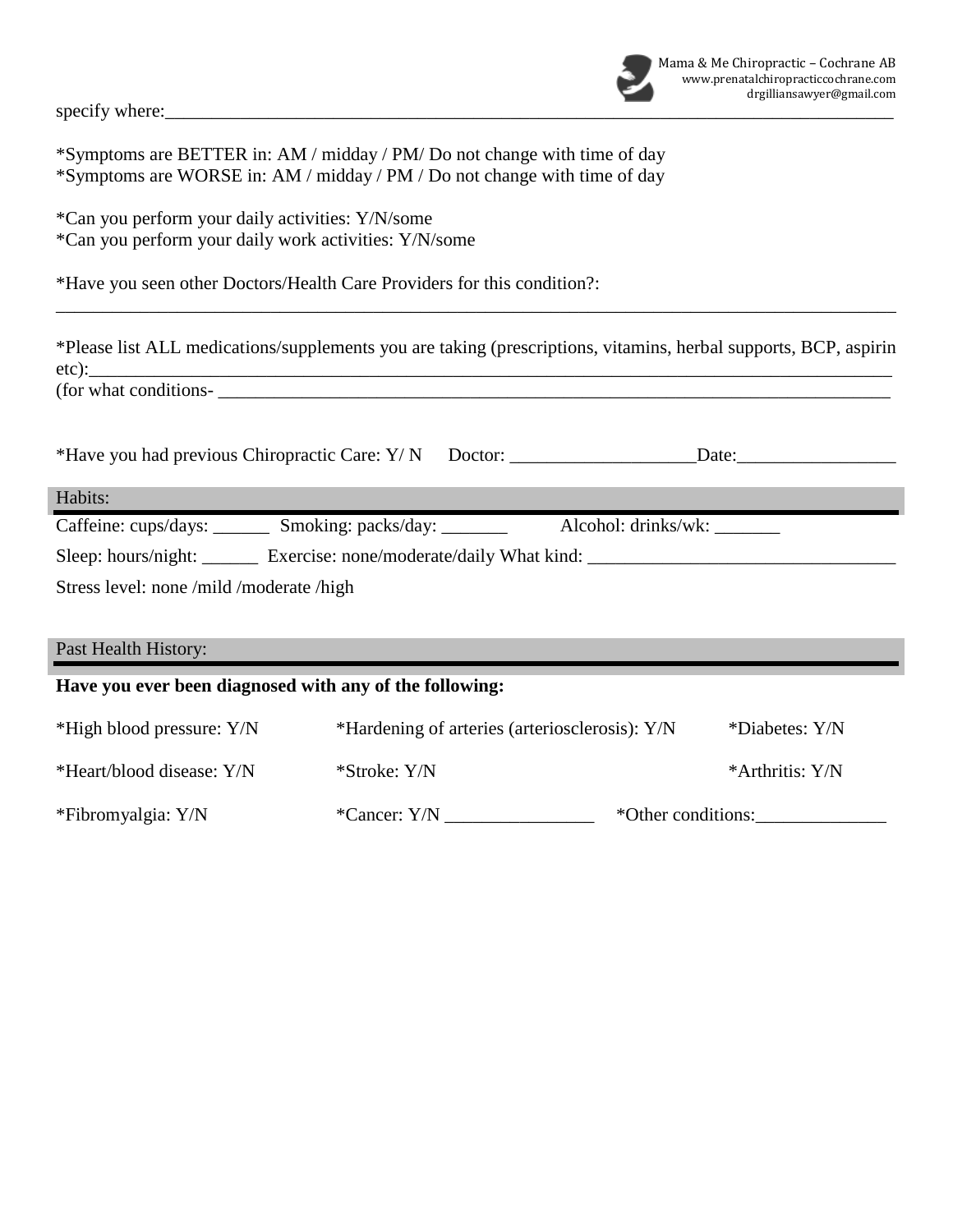List any **Surgeries**:

List any **Hospitalizations**: List any **Accidents/Falls**:

# Family History:

Is there a **history in your family** of cancer, diabetes, heart attack, high blood pressure, stroke, arthritis or neck/back pain?

| Father<br>Mother_             |  | Siblings                                                         | Grandparents:                                                                                          |  |  |
|-------------------------------|--|------------------------------------------------------------------|--------------------------------------------------------------------------------------------------------|--|--|
|                               |  |                                                                  | <b>SYSTEMS REVIEW:</b> Please CHECK any of the following conditions you are experiencing currently and |  |  |
|                               |  | <b>UNDERLINE</b> those you have experienced in the <b>past</b> : |                                                                                                        |  |  |
| <b>GENERAL SYMPTOMS</b>       |  | <b>RESPIRATORY</b>                                               | <b>GENITOURINARY</b>                                                                                   |  |  |
| $\Box$ Fever                  |  | Chronic cough                                                    | $\Box$ Frequent urination                                                                              |  |  |
| $\Box$ Sweats                 |  | Spitting up phlegm                                               | Painful urination                                                                                      |  |  |
| $\Box$ Fainting               |  | Spitting up blood                                                | Blood in urine                                                                                         |  |  |
| $\Box$ Sleep disturbance      |  | Chest pain                                                       | Pus in urine                                                                                           |  |  |
| $\Box$ Fatigue                |  | Wheezing                                                         | $\Box$ Kidney infection                                                                                |  |  |
| $\Box$ Nervousness            |  | Difficulty breathing                                             | Prostate trouble                                                                                       |  |  |
| $\Box$ Weight loss            |  | $\Box$ Asthma                                                    | Uncontrollable urine flow                                                                              |  |  |
| $\Box$ Weight gain            |  |                                                                  |                                                                                                        |  |  |
|                               |  | <b>CARDIOVASCULAR</b>                                            | <b>GASTROINTESTINAL</b>                                                                                |  |  |
| NEUROLOGICAL                  |  | Rapid beating heart                                              | $\Box$ Poor appetite                                                                                   |  |  |
| Visual disturbance            |  | Slow beating heart                                               | $\Box$ Difficult digestion                                                                             |  |  |
| $\Box$ Dizziness              |  | High blood pressure                                              | Heartburn                                                                                              |  |  |
| $\Box$ Fainting               |  | $\Box$ Low blood pressure                                        | $\Box$ Ulcers                                                                                          |  |  |
| $\Box$ Convulsions            |  | Pain over heart                                                  | $\Box$ Nausea                                                                                          |  |  |
| $\Box$ Headache               |  | Hardening of arteries                                            | $\Box$ Vomiting                                                                                        |  |  |
| $\Box$ Numbness               |  | Swollen ankles                                                   | $\Box$ Constipation                                                                                    |  |  |
| $\Box$ Neuralgia (nerve pain) |  | Poor circulation                                                 | Diarrhea                                                                                               |  |  |
| $\Box$ Poor coordination      |  | Palpitations                                                     | Blood in stool                                                                                         |  |  |
| $\Box$ Weakness               |  | Cold hand or feet                                                | Gallbladder/jaundice                                                                                   |  |  |
|                               |  | Varicose veins                                                   | Colitis/Chrohns                                                                                        |  |  |
| <b>MUSCLE &amp; JOINT</b>     |  |                                                                  |                                                                                                        |  |  |

# □ Neck pain EARS/EYES/NOSE/THROAT FOR WOMEN ONLY

- 
- 
- 
- 
- 
- 
- 
- $\Box$  Pain/numbness in arms/legs  $\Box$  Hoarseness  $\Box$  Lumps in breast
- $\Box$  Pain between shoulders  $\Box$  Sinus infection  $\Box$  Menopausal symptoms
- 
- $\Box$  Spinal curvature  $\Box$  Enlarged glands  $\Box$  Miscarriages
- 
- $\Box$  Fractures

 $\Box$  Low back pain  $\Box$  Eye pain  $\Box$  Painful menstruation

- $\Box$  Arm pain  $\Box$  Double vision  $\Box$  Hot flashes
- $\Box$  Shoulder pain  $\Box$  Ringing in ears  $\Box$  Irregular cycle
	-
	-
- $\Box$  Foot pain  $\Box$  Trouble swallowing  $\Box$  Nipple discharge
	-
	-
	-
	-
- 
- $\Box$  Leg pain  $\Box$  Deafness  $\Box$  Cramps or back pain
- $\Box$  Knee pain  $\Box$  Nosebleeds  $\Box$  Vaginal discharge
	-
	-
	-
- $\Box$  swollen joints  $\Box$  Nasal drainage  $\Box$  Birth control pills
	-
- $\Box$  Arthritis  $\Box$  Complications with pregnancy

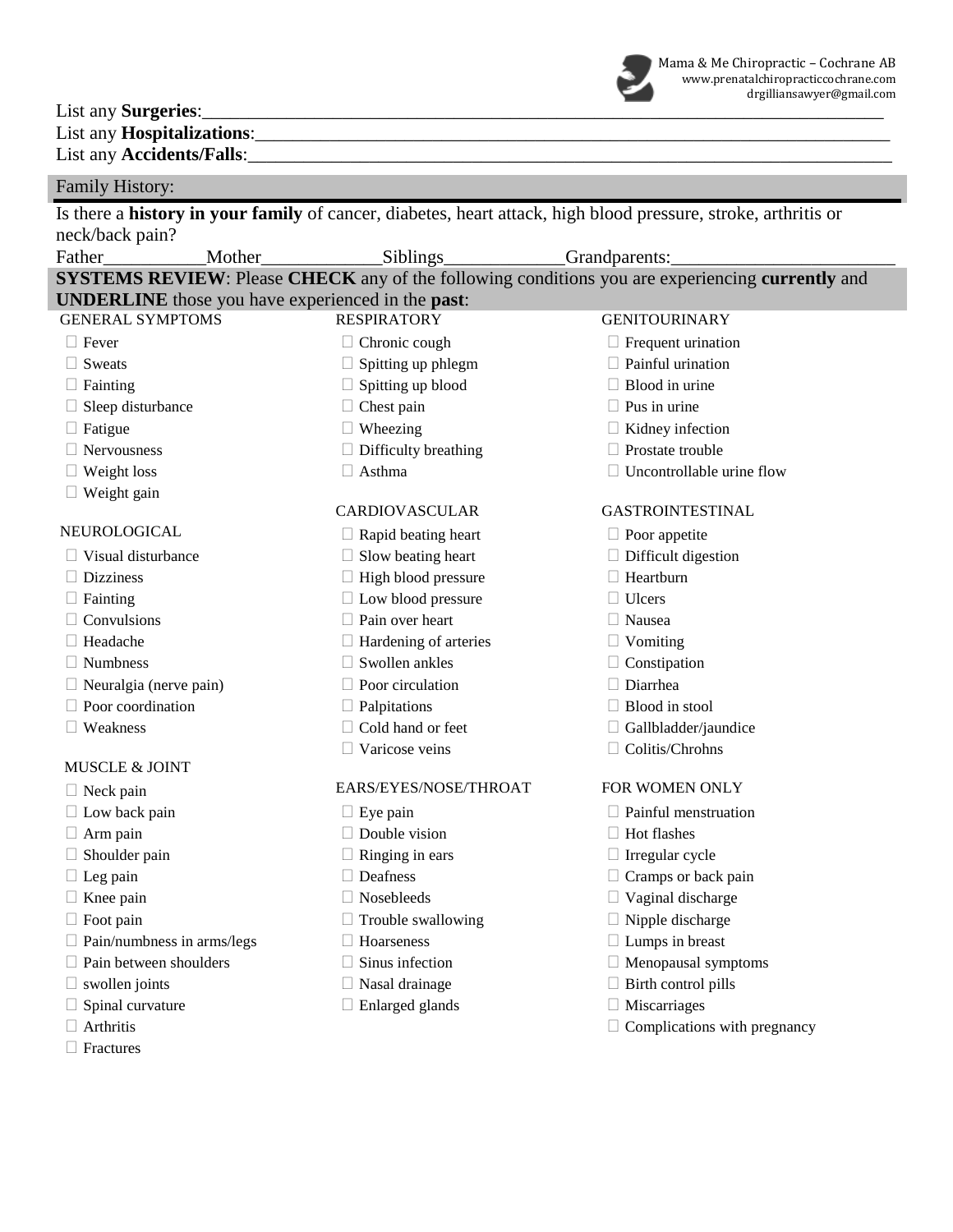



#### **CONSENT TO CHIROPRACTIC TREATMENT – FORM L**

It is important for you to consider the benefits, risks and alternatives to the treatment options offered by your chiropractor and to make an informed decision about proceeding with treatment. Chiropractic treatment includes adjustment, manipulation and mobilization of the spine and other joints of the body, soft-tissue techniques such as massage, and other forms of therapy including, but not limited to, electrical or light therapy and exercise.

#### **Benefits**

Chiropractic treatment has been demonstrated to be effective for complaints of the neck, back and other areas of the body caused by nerves, muscles, joints and related tissues. Treatment by your chiropractor can relieve pain, including headache, altered sensation, muscle stiffness and spasm. It can also increase mobility, improve function, and reduce or eliminate the need for drugs or surgery.

#### **Risks**

The risks associated with chiropractic treatment vary according to each patient's condition as well as the location and type of treatment. **The risks include:**

- Temporary worsening of symptoms Usually, any increase in pre-existing symptoms of pain or stiffness will last only a few hours to a few days.
- Skin irritation or burn Skin irritation or a burn may occur in association with the use of some types of electrical or light therapy. Skin irritation should resolve quickly. A burn may leave a permanent scar.
- Sprain or strain Typically, a muscle or ligament sprain or strain will resolve itself within a few days or weeks with some rest, protection of the area affected and other minor care.
- Rib fracture While a rib fracture is painful and can limit your activity for a period of time, it will generally heal on its own over a period of several weeks without further treatment or surgical intervention.
- Injury or aggravation of a disc Over the course of a lifetime, spinal discs may degenerate or become damaged.
- A disc can degenerate with aging, while disc damage can occur with common daily activities such as bending or lifting. Patients who already have a degenerated or damaged disc may or may not have symptoms. They may not know they have a problem with a disc. They also may not know their disc condition is worsening because they only experience back or neck problems once in a while.
	- o Chiropractic treatment should not damage a disc that is not already degenerated or damaged, but if there is a preexisting disc condition, chiropractic treatment, like many common daily activities, may aggravate the disc condition. The consequences of disc injury or aggravating a pre-existing disc condition will vary with each patient. In the most severe cases, patient symptoms may include impaired back or neck mobility, radiating pain and numbness into the legs or arms, impaired bowel or bladder function, or impaired leg or arm function. Surgery may be needed.